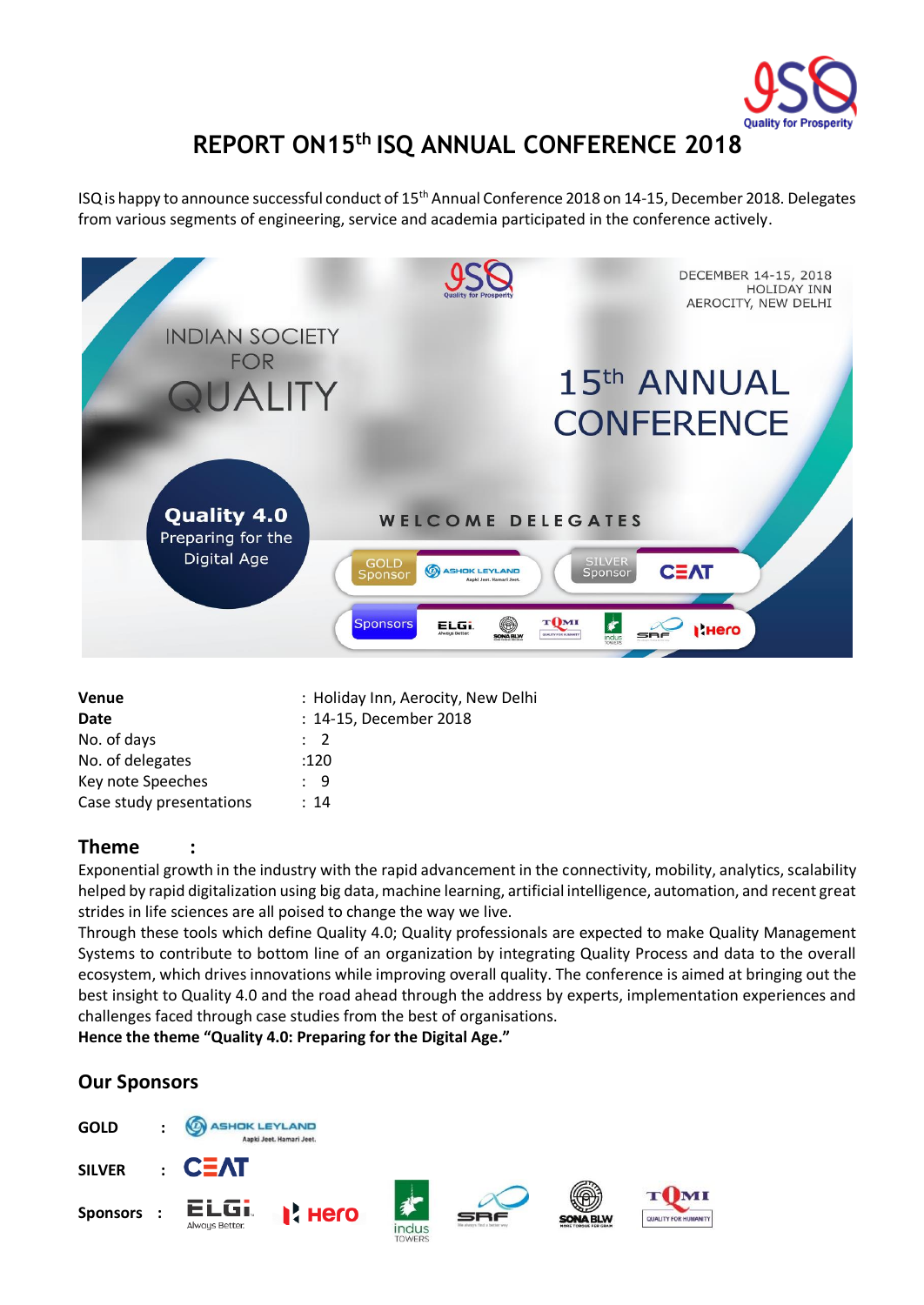

# **Supporting organisations:**

- 
- CEAT Limited Schneider Electric
- Sona BLW Precision Forgings Ltd. Subros Limited
- 
- 
- 
- 
- Mindarika Pvt. Ltd. JBM Auto Limited
- 
- 
- 
- 
- Indian Japan Lighting (P) Ltd. Tega Industries Limited
- Minda Industries Limited Gammonengineers

# **Conference on 14-15, December 2018**

# **Day -1, 14th December'2018**

# **Inaugural Session, Welcome Remarks & Theme Address**

The conference began with lighting of lamps by Chief Guest Mr. Kiran Karnik, Guests and GC Members. Mr. Kiran Deshmukh, President ISQ welcomed the guests and delegates and gave the Theme Address.



**JUALII** 



- **EXAMPLE SRF Limited THE SRF Limited THE Mahindra & Mahindra Ltd.** 
	-
	-
- Ashok Leyland  **TTK Prestige Limited**
- DCM Limited Yuken India Limited
- Dayco TQMI International Pvt. Ltd.
- Elgi Equipments Toluna India Pvt. Ltd.
	-
- Indus Towers  **JTEKT India Limited**
- Infosys BPM Limited Minda Kosei Aluminium Wheels Pvt. Ltd.
- DIAL Simpson Electric
- Hero Motocorp TVS Motors Company
	-
	-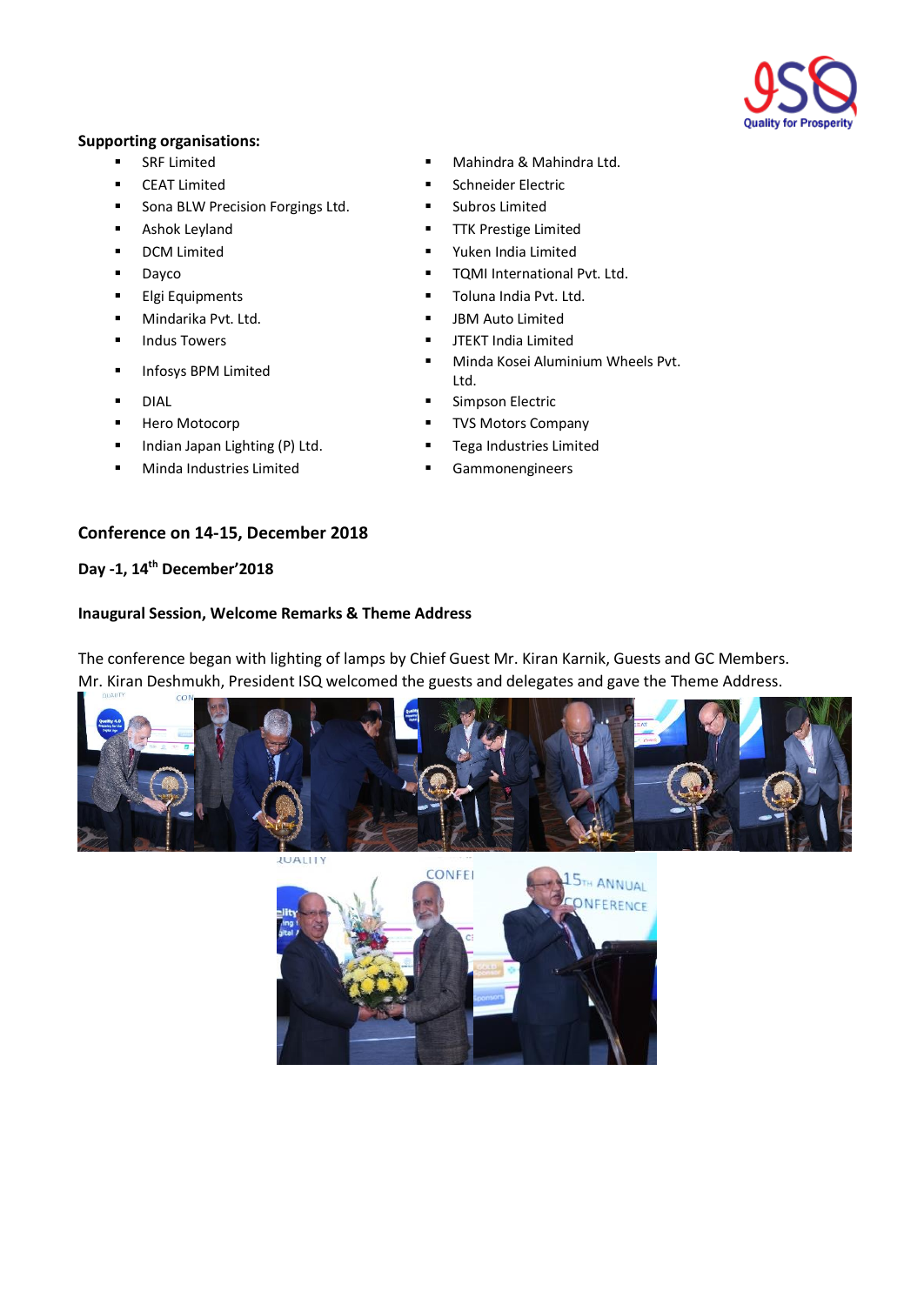

#### DRONACHARYA AWARD



Dronacharya Award is given to recognize people who have made significant contribution to the Indian society through their work of teaching and counseling in the field of quality management with humility, dignity, respect for others and a sense of service.

The Governing Council of ISQ is pleased to honour Mr. N. Ramanathan with Dronacharya Award for his enormous contribution in helping Indian industry to become globally competitive leading to economic prosperity for the people of India. Mr. Janak Mehta read out the Citation to Mr. N. Ramanathan. The Award and the Citation were given to Mr. N. Ramanathan by Mr. Janak Mehta and Mr. Kiran Karnik. Mr. N. Ramanathan in his acceptance Speech talked about his Guru Dr. Hotoshi Kume, his association with CII, Mr. Janak Mehta, Dr. V. Krishnamurthy in his journey of TQM which finally led to spearheading the TQM effort of SRF businesses. He urged on the need of adding society in addition to design, suppliers, production or service, and customer experience in the term Quality. He developed his own model called QBM (Quality based Management) where he stressed on enabling humanity to thrive in healthy planet through Quality.



# **Keynote Address by the Chief Guest**

Mr. Kiran Karnik, Chief Guest in his keynote address took us two decades back when export scenario was promising but the perception of Indian products was known as "cheap products" specifically related to Quality. He also spoke about the challenges faced in the emerging software industries at that time, when there was huge potential for export but had to change the perception on Quality of products from India. He explained how this challenge was overcome by usage of international standards like CMMI and other efforts which led to a change towards recognizing Indian software even better than the developed nations in terms of Quality.



# **Guest Speakers & Case study Presentations**

The programme for both the days were well structured to have Address by eminent personalities from Industries and Academia and the case study presentations from some of the best industries on the on the field experience of implementation of the Quality 4.0 concepts, challenges faced and the final benefit realized. Opportunity was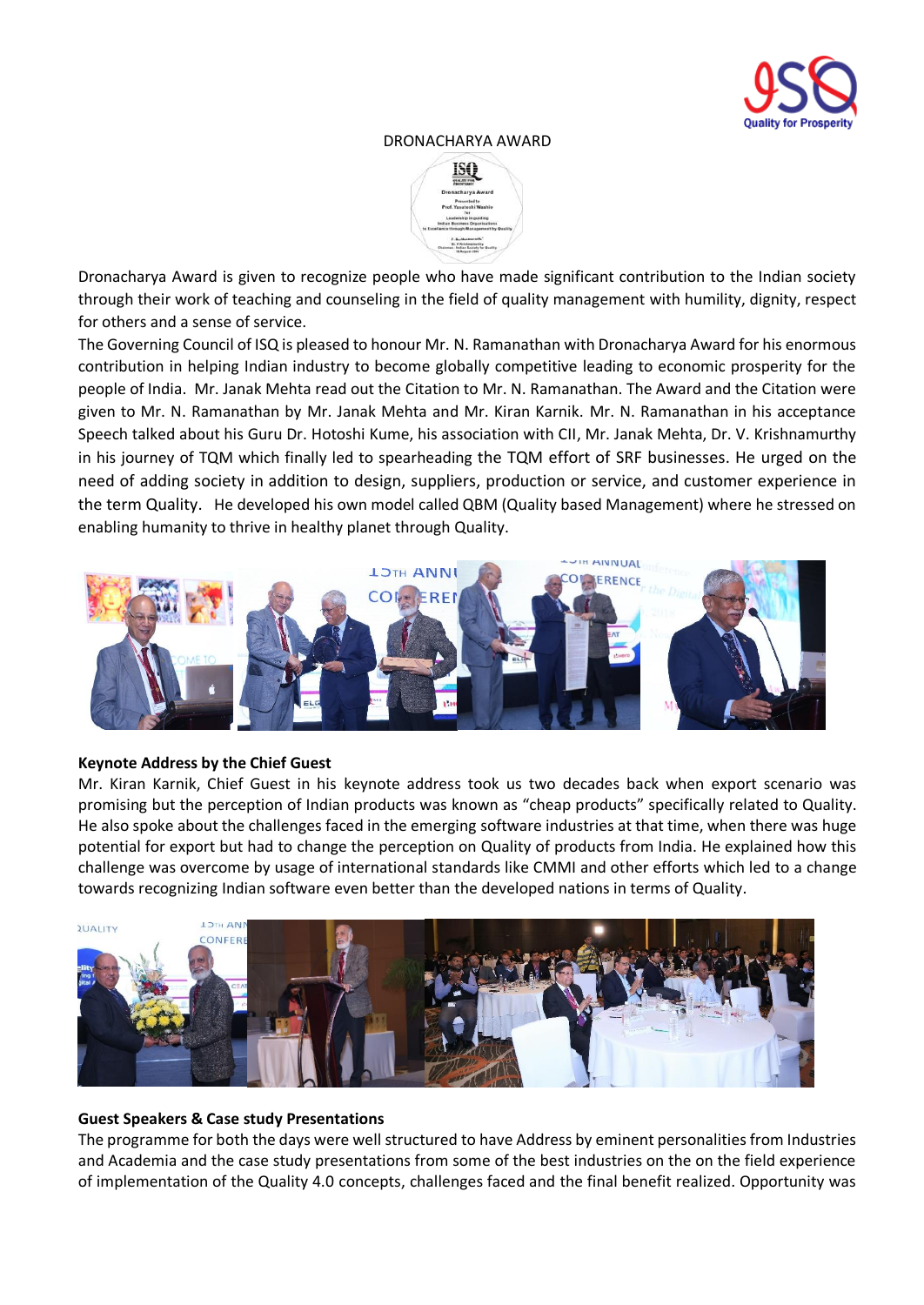

given to the delegates to interact with the Speakers and the case study presenters through question, answer session at the end of each presentation.

Speakers Mr. Ravi Kumar Pisipaty, Plant Head, Hero Motocorp, Mr. R. Sivanesan, SVP, Quality, S&SC, Ashok Leyland spoke about the digitization efforts in the process, customer feedback and how they have benefited the customer and the organisation. Dr. V. Kovaichelvan, Director- TVS Institute for Quality & Leadership spoke about Quality Management in Engineering Education - for employability and sustainable competitive advantage and effort of TVS Institute in this direction. Mr. Amol Mate brought out the technicalities of Quality 4.0 focusing mainly on IIoT and shared his own experience on IIoT enabled manufacturing quality transformation and digitization of manufacturing plants and gave a live demo of digitized monitoring.



Case study from SRF Limited, CEAT Limited, Mindarika, GMR group and Hero Motocorp were presented on the first day. Good interaction at the end of each case study presentation showed the active involvement of the delegates in case studies.

# **Day -2, 15 th December'2018**

Highlight of Day 2 was the address by distinguished speakers from mix of Industry, Support services and Academia. Eminent speakers from Academia, Prof. Prem Vrat, Pro-Chancellor, Professor of Eminence & Chief Mentor at Northcap University and Prof. R. Jayaraman, Professor- Operations Management, SPJMIR Mumbai got the standing ovation from the delegates. Prof. Prem Vrat spoke about the role of quality of education on quality of products and services in the Indian context. He also touched upon the value grid and how it effects the customer orientation.

Prof. R. Jayaraman took the audience through the world according to Industry 4.0 and presented data on how it has benefited industries through improvement in OEE, reduced costs, improved product overall quality and increased capacity to innovate.

Mr. Bimal Dayal, CEO, Indus Towers, took the audience through the TQM Journey of Indus Towers on the challenges faced in implementation after Indus Towers took TQM as guiding philosophy and becoming the winner of Deming Award 2018.

Mr. Santosh Gonsalves, Director, Liradolf Information Technologies & Engg Services P Ltd, touched on the technology part of Quality 4.0 and its implementation as a service provider. Both the speakers kept up the interest of the audience.